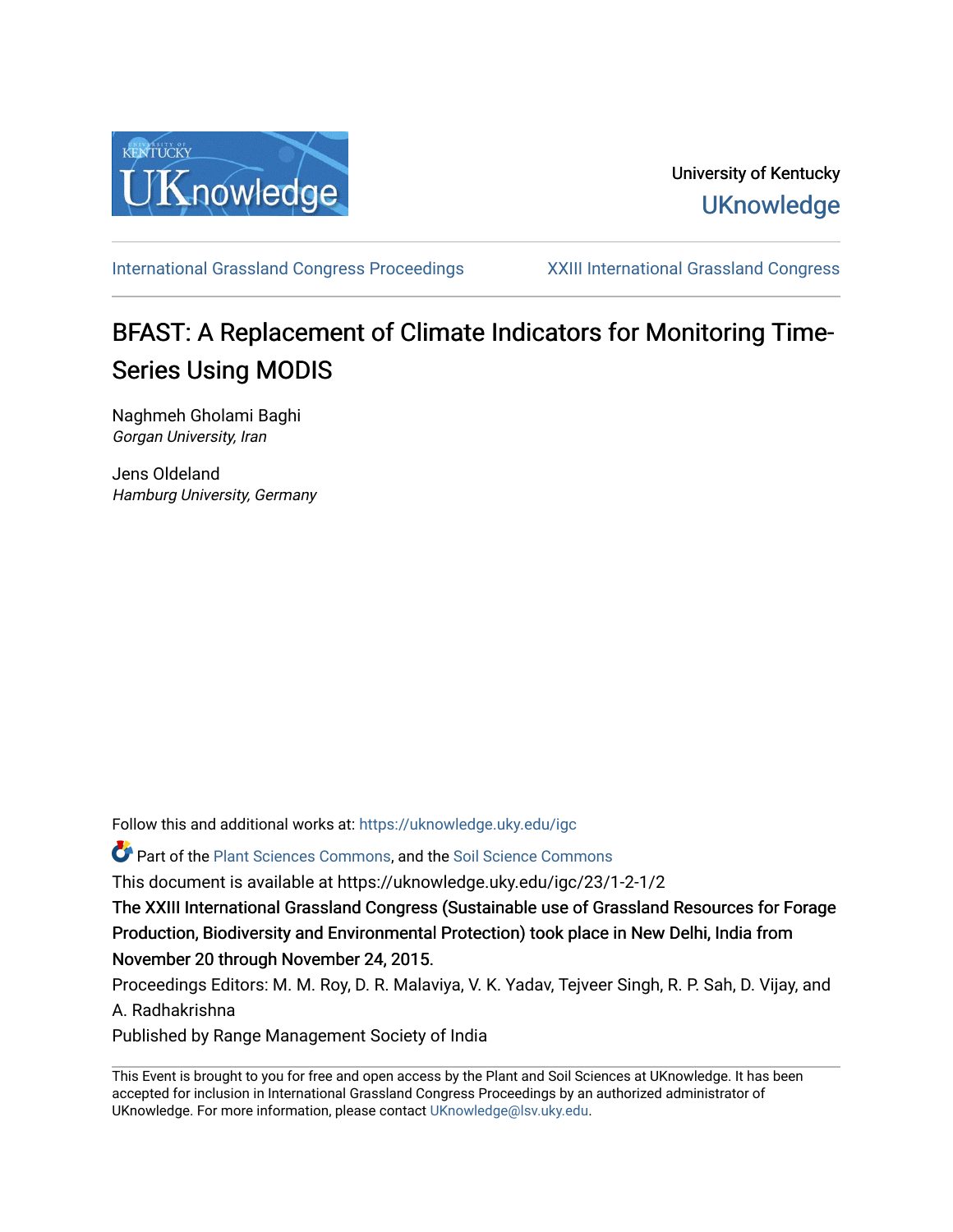### **BFAST: A replacement of climate indicators for monitoring time-series using MODIS**

#### **Naghmeh Gholami Baghi<sup>1</sup> \*, Jens Oldeland<sup>2</sup>**

<sup>1</sup>Gorgan University, Karaj, Iran <sup>2</sup>Hamburg University, BEE, Hamburg, Germany \*Corresponding author e-mail: [ngholami@gau.ac.ir](mailto:ngholami@gau.ac.ir)

**Keywords:** Arid rangelands, BFAST, Detection changes, NE-Iran, Time series

#### **Introduction**

Monitoring changes is critical information for rangeland management because vegetation is seasonally fluctuating green base protection of soil, therefore it is necessary to evaluate it at long-term period. In this study, abrupt and gradual trend changes were detected using BFAST and EVI-16 days of MODIS production. Time series results showed that 2000-2003 period was *stable history* and abrupt changes included 2003 onwards on *monitoring history*. The most negative trends were situated at center above of area with salty soil. Other parts of study area had positive and moderate trend. Our results suggest that BFAST is an automatic and repeatable method that can be used for a more accurate time of disturbance and breakpoints estimation. Using these, we can provide best grazing management for rangeland.

Rangelands are affected on fodder livestock, soil erosion and carbon cycle. So, it is needed to monitor and evaluate changes at the long term. In order to investigate ecological and driving forces on vegetation changes, time series would be best indicator. Detection of gradual and abrupt trend changes can be the first step understanding mechanism of factors affecting on vegetation (Waylen *et al*., 2014). Therefore it is critical to detect changes, understand change processes and their impact in terrestrial ecosystems. Satellite sensors provide consistent and repeatable measurements that enable capturing effects of many processes that cause change, including natural and anthropogenic disturbances (Forkel *et al*., 2013). BFAST integrates the decomposition of time series into trend, seasonal, and remainder components with methods for detecting and characterizing abrupt trend changes within the trend and seasonal components (Verbesslet *et al*., 2013). BFAST monitor provides functionality to detect disturbance in near real-time and is flexible approach that handles missing data without interpolation. The objectives of our study were to: (1) demonstrate seasonally rainfall disturbances and (2) assess change dynamics on vegetation. To achieve these objectives, field samplings were conducted on rangeland of NE–Iran which is located between arid and humid zones.

#### **Materials and Methods**

**Study area:** Investigation of times series on rangelands was carried out as rectangular at satellite images in NE–Iran (54°10'20"E and 37°15'15"N, figure 1). This is 112752 ha area about -21 above sea level. The average annual precipitation in the area is 180 mm/yr and means annual temperature is 17° C. Rainfall mostly occurs during autumn, winter and early spring (October-April). 113°34'20"E, altitude: 972 m) (Fig. 1). The study site has flat topography and uniform vegetation distribution. The vegetation is dominated by *Halocnemun strobilacium*, *Halostachys caspica* and annual grasses. The site base Abrejheh and Domartan methods has arid and semiarid climate.



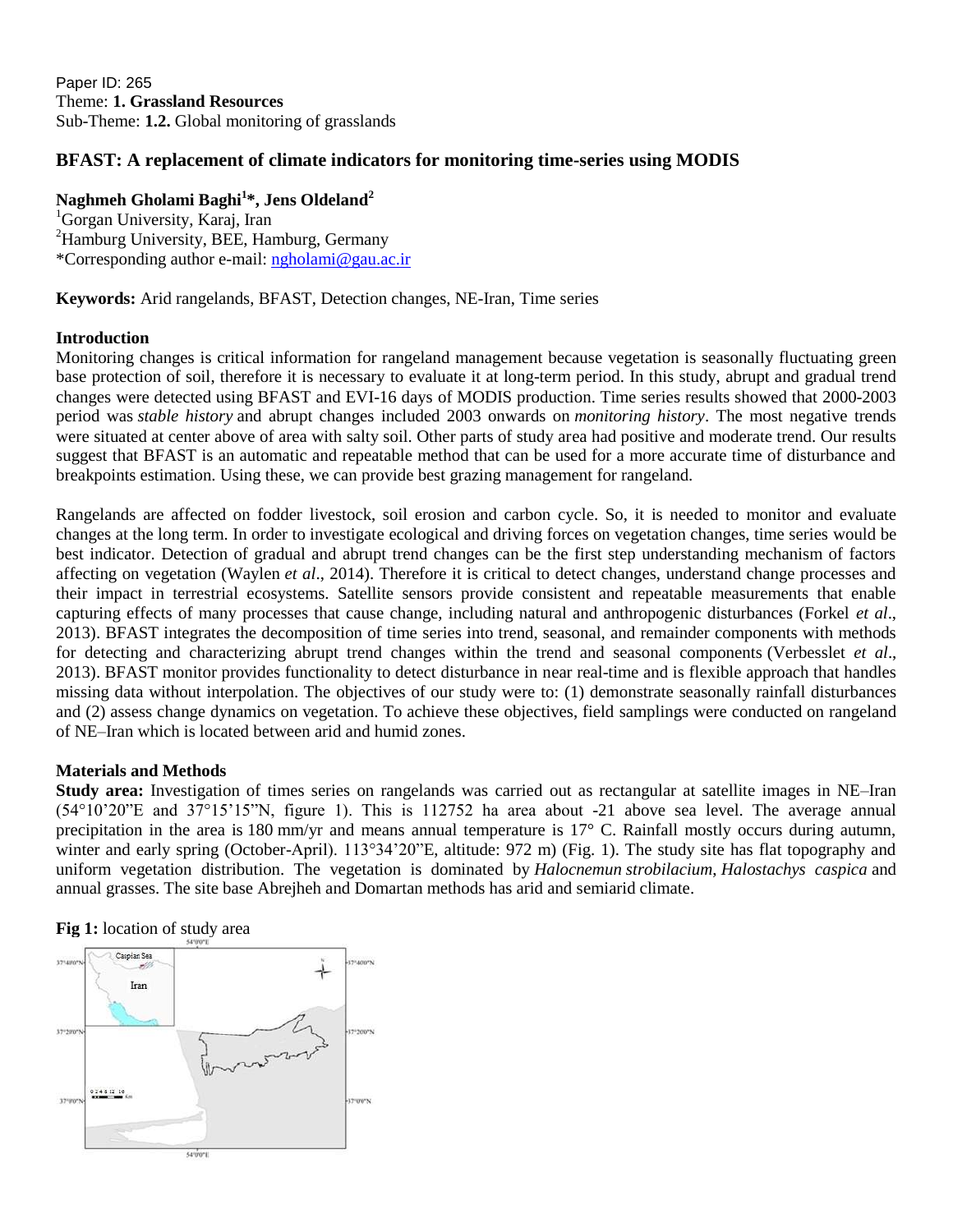**Data derived from satellite:** To detect changes in greenness of rangelands during a long periods (2000-2012), a times series of enhanced vegetation index was used (EVI) as derived MODIS on NASA's TERRA satellite (MOD13Q1) in time intervals of 16 days at a spatial resolution of 250 m, 27 images per year (Helman *et al*., 2014; Wallace *et al*., 2013). The area was at (h05, v22) tiles. Images were converted at MRT software from HDF format to UTM format. In order to investigation changes Breaks For Additive Season and Trend package (BFAST) was used in R. BFAST iteratively estimates the time and number of abrupt trend changes within time series, and characterizes change by its magnitude and direction. It provides stable history period and monitoring period in time series (Verbesslet *et al*., 2013). Detection was applied to classify changes which explain trend of effective forces on growing vegetation. Mann-Kendal method was performed to determine significant at each segment in trend component. Classification analysis was used to expand the map derived from TMNB across EVI–16 days time series. Maximum silhouette coefficient was achieved by standardized and plotting. Then final map which showed total variability.

#### **Results and Discussion**

**Initial maps of analysis included three layers named:** Time, Magnitude, and Number of Breaks (TMNB). Breakpoints on time series are related to factors such as low precipitation. Next important output is Figure 2 which first panel showed total time series. Second, seasonality component with one break point illustrated phonological changes. Third one is trend component which was divided into six segment and five break points, including gradual and abrupt trend changes. Last component is residual or noise base on generalized least square (GLS). It calculated autocorrelation of residual in time series.



**Fig 2:** BFAST analysis was done with 5 breakpoints at trend and seasonal component, interval confidence (Red line) and approximate time of change (dash line). Yt component is total input to the model. The model can be detected by three abrupt trend changes at trend component and phonological changes at seasonal component.

Inspection of additional result revealed maximum structure change (OLS) in time series (α<0.05). *Stable period* was identified in *stable history* during 2000–2003 periods. It was used for prediction of normal variance of expected data and distribution detection in *monitoring period* (new observation, red curve). *Monitoring period* is taken into account from 2004 onwards with a negative magnitude. The negative magnitude is clearly shown by the lack of seasonality and major decrease in NDVI (probability of detection was 60%, more than two observations in the *monitoring period*) (Verbesslet *et al*., 2013). These results imply that for 8 or 16 days composites reduce effects of cloud and improves noise-signal ratio.

**BFAST clustering data:** TMNB map was applied to classify changes at each part of rangelands. EVI showed that at 9 cluster had 87.37% separability for detecting changes in area. The output of Zonal algorithm in clustering was table to mention positive or negative trends (table 1). In respect to this table, around Gomishan channel, central part of area toward Caspian sea, Inche-Broun and Sofikam was showed without changes. Positive trend with moderat changes during 2001-2005 periods was almost in central, above of Inche-Broun and down of Gomishan channel. Negative trend with moderat changes was only above salty part of Gomishan where soil is salty completely. Finally, positive trend with sever changes was at center to east.